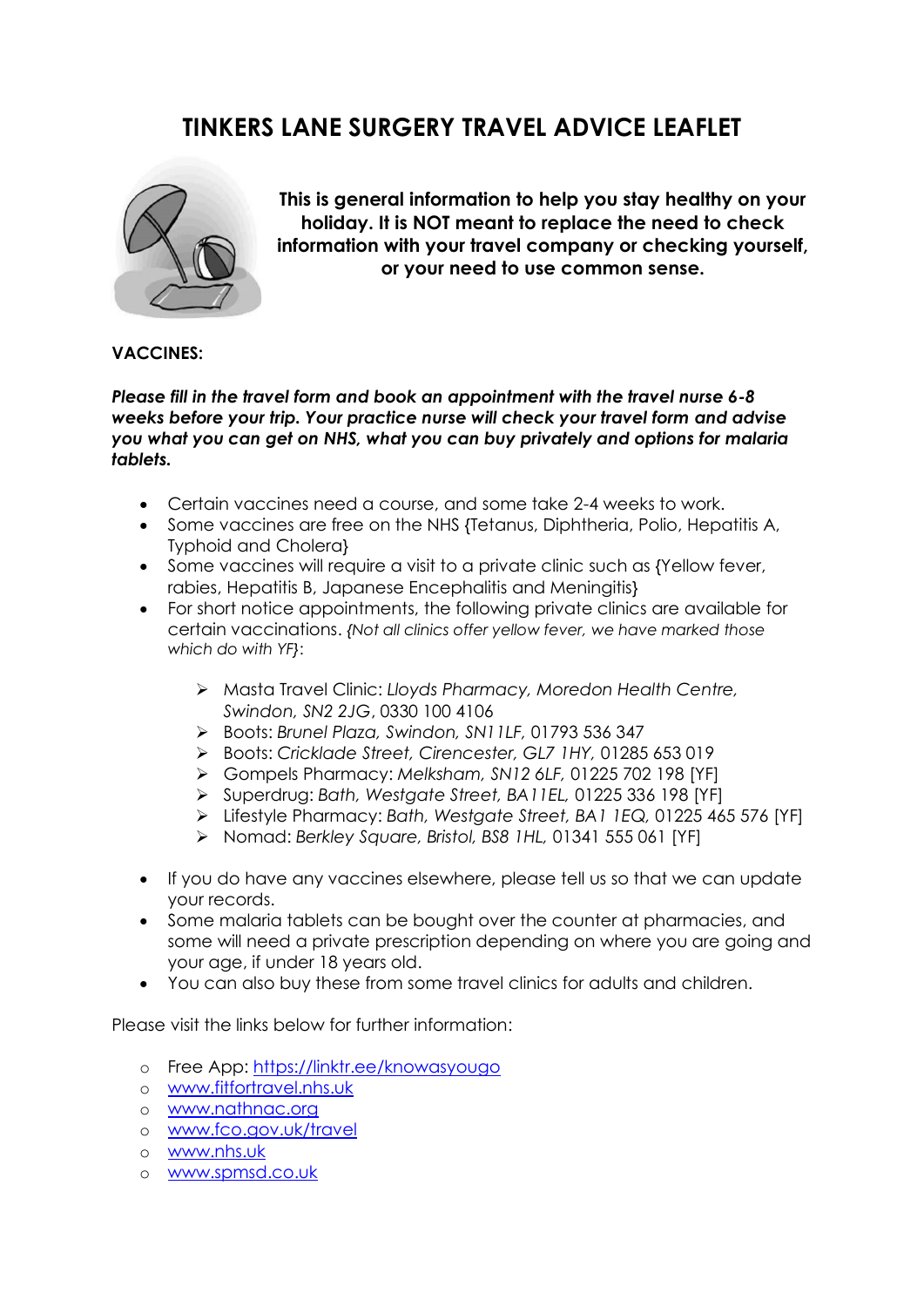## **INSURANCE**

- Always check that you have adequate medical insurance and that it covers any hazardous activities you may do, e.g., water sports or climbing (if in doubt, check with your company.) and check that it includes repatriation
- Ensure that you have disclosed any medical conditions including pregnancy, recent and pending treatment or operations and any medication

# **UK GLOBAL HEALTH INSURANCE CARD (GHIC)**

• This replaces the E111 card and EHIC. You can get it free before you travel for Europe from [www.nhs-direct.org.uk](http://www.nhs-direct.org.uk/) or [www.direct.gov.uk.](http://www.direct.gov.uk/) This helps you get free emergency treatment but does not replace the need for good travel insurance. It takes up to 2 weeks to arrive.

## **ACCIDENTS**

- Always use seatbelts and helmets and check vehicle condition
- Have a full driving licence for the vehicle even if it is not the law where you are going. It is safer and, if not used, may invalidate your insurance.
- Alcohol can also invalidate insurance
- Take full details of any accident and take photos where possible. Keep receipt and report it to the Police and your insurance company as soon as possible.

#### **PASSPORTS/VISA**

- Check that you have six months left on your passport for your return journey
- Apply for any VISAs or documents that you need in plenty of time

#### **TIPs**

- Scan all documents e.g., insurance, passport, medical records, and email it to yourself so if lost you can get the details on holiday.
- Find out details of the nearest Medical Centre and Foreign Commonwealth Office before you travel.

## **FIRST AID AND MEDICATION**

- Consider an appropriate first aid kit for where you are travelling including suitable painkillers, diarrhoea tablets, and antihistamines.
- Keep medication in original boxes and take a summary of any medical conditions you have.
- Also consider sunscreen, mosquito repellent, antiseptic, or bite cream, and consider sterile medical or dental kit.
- Check your destination has no restrictions on the medication that you will be taking, e.g., controlled drugs codeine

## **COVID**

- Situation and rules change frequently you must check the rules yourself
- Check FCO before booking and travel, i.e., testing, rules, pass and restrictions.
- Get COVID vaccines and booster before travel and check vaccine record
- Download covid pass before you travel even if it says it is not needed
- Check insurance covers COVID, extra costs if quarantined and repatriation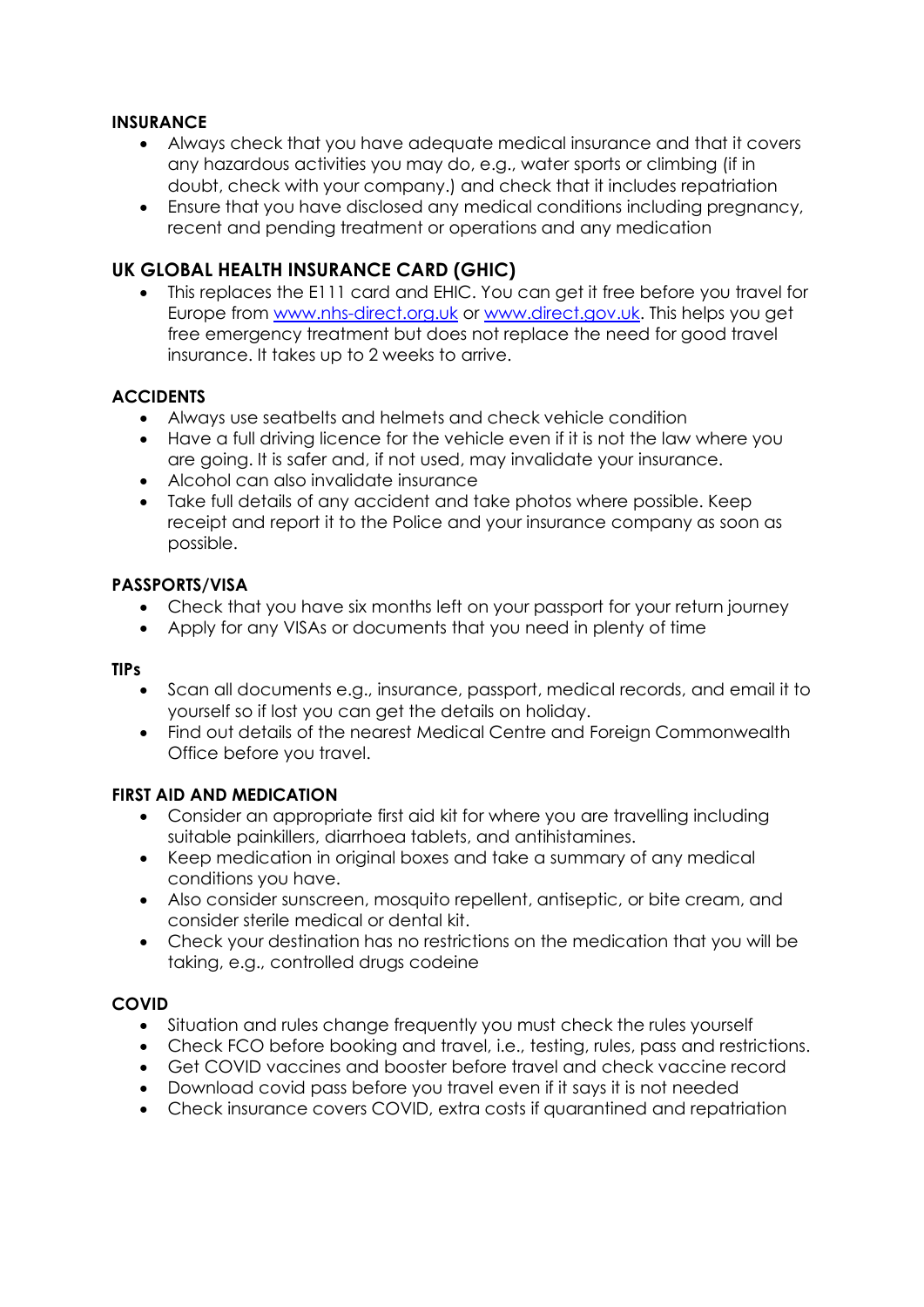# **HEALTH INFORMATION TO CONSIDER**

**WATER** can spread disease.

• Unless it is safe, use sealed bottled water, boiled, and cooled water, or sterilised with tablets for drinking, cleaning teeth, and ice cubes or washing food.

#### **CONTAMINATED FOOD** can be a risk.

- Certain foods are higher risk avoid salads, raw vegetables, unpeeled fruit, ice-cream, shellfish, raw meat, raw fish, unpasteurised milk, and leftovers
- Avoid street vendors
- When in doubt leave it out

#### **POOLS-RIVERS-LAKES** can be a risk.

- Check that the pool is treated and looks clean
- Avoid immersing head and swallowing water
- Shower with soap and clean water after
- Do not walk bare foot
- Do not dive headfirst
- Do not urinate when in rivers/lakes
- Check for any hazards like sharks, jellyfish, riptides, sunken wrecks, rocks

#### **TRAVELLERS DIARROHEA** can be serious.

- Wash hands with soap and water after using toilets and before meals.
- Rehydrate with oral solutions like Dioralyte or even flat coke or lemonade
- Consider diarrhoea tablets in adults {never children under 4} e.g., Imodium or Lomotil – following instructions on the packet
- GET MEDICAL HELP if a person has a temperature, there is blood in diarrhoea, it goes on for more than 48 hours, the person is confused, drowsy or floppy, if the person is young, elderly or has an underlying medical condition

**INSECT BITES** can get infected, some insects, such as mosquitos, can spread disease like malaria, yellow fever, and encephalitis, zikv, dengue fever, and chikungunya.

- Avoid bites by covering up with loose clothes, use air-conditioning, screen or impregnated nets and vaporisers (garlic, lemon, marmite and B12 will not work)
- Use a repellent with 50%+ DEET and apply 15 minutes after sunscreen as directed, not just evenings
- Check the visiting countries malaria risk before you travel as you may need tablets and they need to be taken prior to your visit, during and after your trip, follow the instructions and finish the course. Different countries require different tablets due to resistance
- Report illness up to 1 year after travel. Use antiseptic cream and plasters. Consider antihistamines. Seek medical help if area swells or you feel ill e.g., fever, headaches, or vomiting.
- If zikv present, do not go if pregnant and avoid pregnancy and use condoms for 6 months after travel

**DISEASES** Different countries may put at risk of illnesses